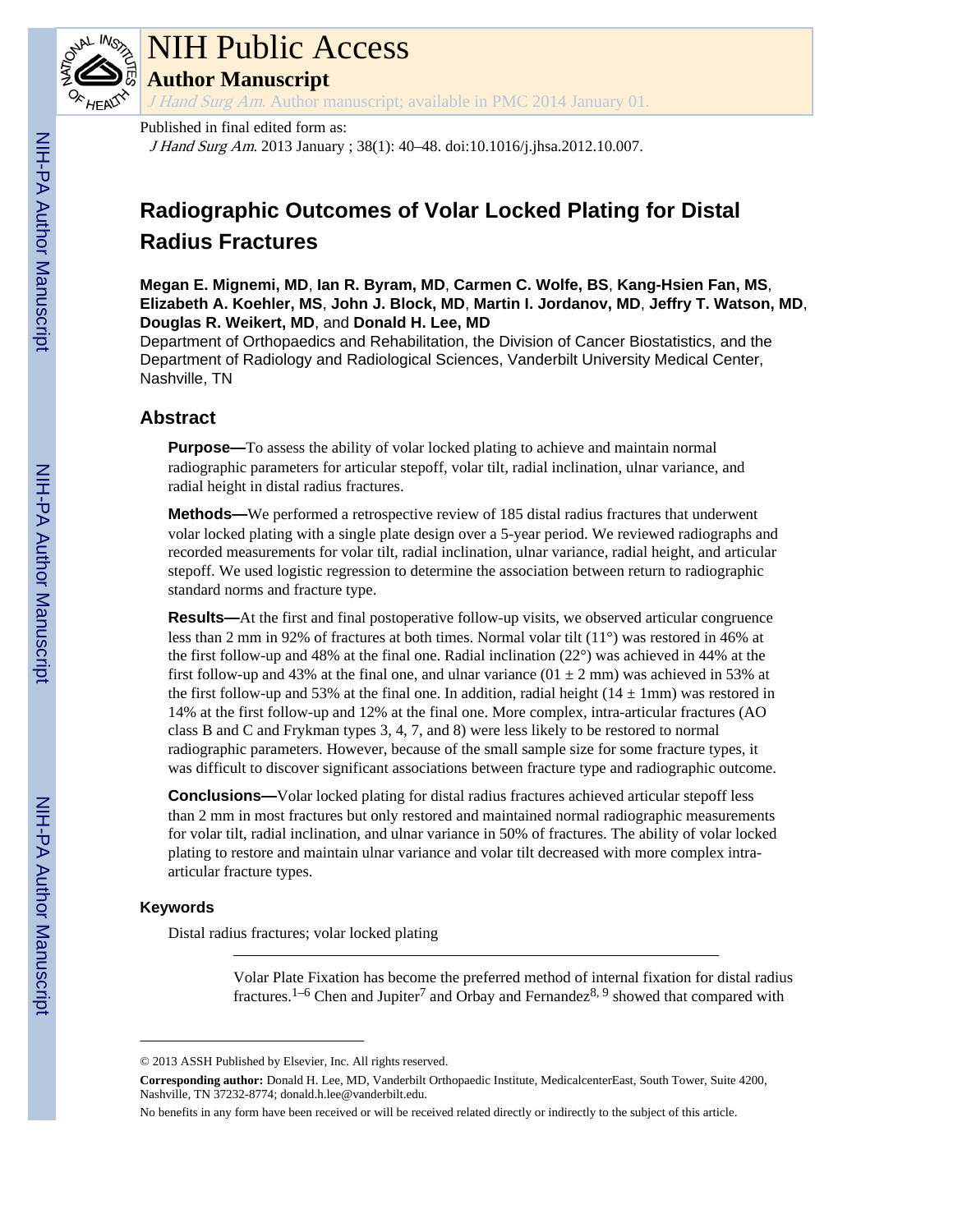other methods of fixation, volar plating for distal radius fractures allows for better anatomic reduction, earlier return of hand and upper limb function, decreased amount of occupational therapy postoperatively, less pain, decreased risk of displacement, and increased cost savings. Because of the correlation between anatomic reduction and functional outcome, locked plating systems were developed for distal radius fractures to assist with fixation in more difficult cases, such as in unstable osteoporotic bone and highly comminuted fractures.<sup>4</sup>

On standard posteroanterior and lateral radiographs, 5 measurements can be used to evaluate the anatomy of the distal radius: volar tilt, radial inclination, ulnar variance, radial height, and articular surface congruity. Abnormalities in the anatomy of the wrist joint have been shown to lead to decreased grip strength and range of motion, instability of the distal radioulnar joint, pain, Kienböck disease, acute scapholunate instability, ulnocarpal impaction, and radioulnar impingement.<sup>7, 10–16</sup> Regarding articular congruency, Knirk and Jupiter<sup>17</sup> demonstrated that failure to achieve or maintain congruity of the articular surface (defined as stepoff of  $\lt 2$  mm) until union was the most important factor in the development of radiographic evidence of posttraumatic arthritis after fracture.

In this study, we hypothesized that volar locked plating would help restore and maintain normal volar tilt, radial inclination, ulnar variance, and radial height, and provide articular congruency with less than 2 mm of stepoff. We also hypothesized that the ability to achieve normal radiographic measurements would be associated with fracture classification.

#### **MATERIALS AND METHODS**

Between 2005 and 2009, 3 board-certified, fellowship-trained orthopedic hand surgeons at our level 1 traumacentertreated 420 distal radius fractures in 408 patients with operative fixation. All fractures underwent fixation with a Hand Innovations DVR plate (DePuy, Warsaw, IN). Most plates used had 3 or 4 holes and were of standard size. In most cases, the distal row of the plate was filled entirely or 1 hole was left empty. Both smooth pegs and threaded screws were used with equal frequency. Entry criteria for the study were age greater than 18 years; availability of adequate series of radiographs, including at least 1 preoperative posteroanterior (PA) and lateral radiograph (an injury film, postreduction film, or both) and 2 postoperative PA and lateral radiographs (1 taken at the first postoperative follow-up visit and 1 at least 6 weeks after surgery); open reduction and internal fixation using a single type of volar locking plate with no other type of fixation used; no prior fixation; and a minimum follow-up of 6 weeks postoperatively. Of the 420 fractures identified, we excluded 235, which left 185 fractures available for study. We excluded 66 fractures because of a lack of adequate radiographs, 39 because a different type of plate was used, 59 because additional fixation or fixation with another device was employed (ie, Kirschner wires, external fixator), 64 because of follow-up less than 6 weeks, and 7 because patients underwent revision surgery for nonacute fractures (ie, fractures > 3 wk old, nonunions, or failure of previous fixation).

We collected and managed study data using Research Electronic Data Capture electronic data capture tools.18 Research Electronic Data Capture is a secure, Web-based application designed to support data capture for research studies and provides an intuitive interface for validated data entry, audit trails for tracking data manipulation and export procedures, automated export procedures for seamless data downloads to common statistical packages, and procedures for importing data from external sources.<sup>18, 19</sup> After we obtained institutional review board approval, 2 fellowship-trained musculoskeletal radiologists and a senior orthopedic resident reviewed de-identified PA and lateral radiographs from the time of injury or after closed reduction, initial postoperative follow-up, and minimum 6-week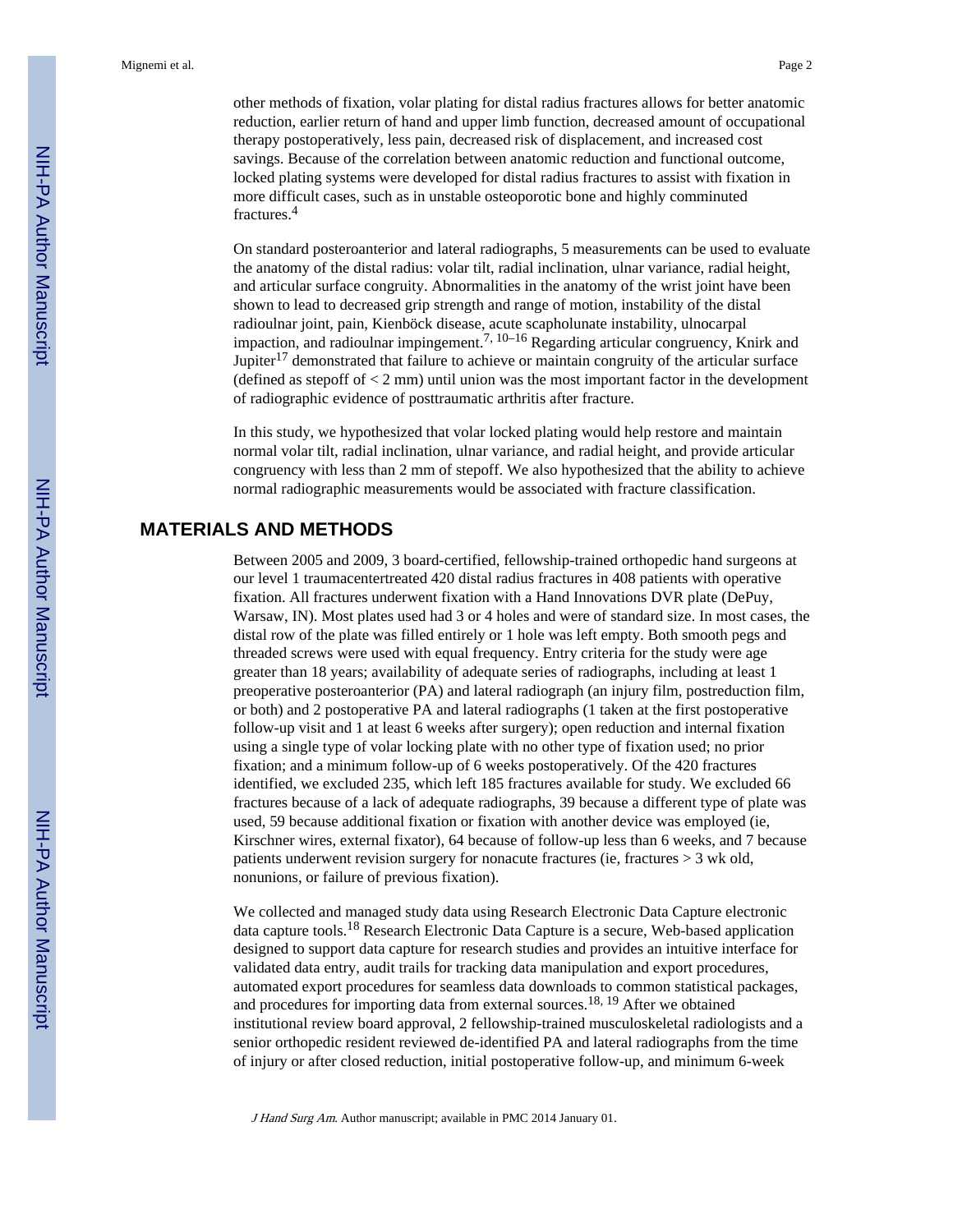postoperative follow-up. No reviewers were participants in the operative procedures. Each fracture with an injury film was classified according to the Frykman and AO classification systems by a board-certified, fellowship-trained hand surgeon.<sup>20–23</sup> For the AO classification system, we categorized fractures as A, B, or C and then further divided them into 1, 2, or 3. We did not classify fractures without injury films (48 fractures out of 185).

We measured volar tilt, radial inclination, ulnar variance, and radial height on each film (injury or postreduction, first postoperative, and second postoperative) and recorded them in either degrees or millimeters. Articular congruency was categorized as 0 to 2 mm, or 2 mm or greater. Days to the first postoperative follow-up ranged from 1 to 34 (median, 11 d) and days from surgery to the second postoperative follow-up ranged from 42 to 170 (median, 83 d). We excluded radiographs that were of inadequate quality to make accurate measurements. Methods for making measurements were based on those described by Mann et al.14 We measured volar tilt on a lateral radiograph by determining the angle formed between the long axis of the radius and a line drawn along the articular surface  $^{16}$  (Fig. 1A). Normal volar tilt was considered to be  $11^{\circ} \pm 5^{\circ}$ .<sup>24</sup> We measured radial inclination on a PA radiograph by determining the angle formed between the long axis of the radius and a line drawn from the distal tip of the radial styloid to the ulnar corner of the lunate fossa<sup>25</sup> (Fig. 1B). Normal radial inclination was considered to be  $22^{\circ} \pm 3^{\circ}$ . <sup>10, 26</sup> We measured ulnar variance on a PA radiograph using the method of perpendiculars. We identified the long axis of the radius and drew a line perpendicular to this, extending through the ulnar-most corner of the lunate fossa. We recorded the distance between this line and the distal-most point of the ulnar dome as the ulnar variance, where a positive number denoted ulnar positive and a negative number denoted ulnar negative<sup>15</sup> (Fig. 1C). Normal ulnar variance was considered to be  $0.7 \pm 1.5$  mm.<sup>27</sup> We determined radial height by finding the long axis of the radius and then extending a line perpendicular to it at the tip of the radial styloid on a PA radiograph. We recorded the distance between this line and the distal-most point of the ulnar dome<sup>10</sup> (Fig. 1D). Normal radial height was considered to be  $14 \pm 1$  mm.<sup>28</sup> We defined the accepted functional range for each measurement, excluding radial height, based on functional outcomes from the literature ( $20^{\circ}$  dorsal angulation,  $10^{\circ}$  radial inclination, 5 mm ulnar variance, and  $< 2$  mm stepoff).<sup>14, 16, 17, 29</sup>

We evaluated articular congruency by looking at the articular surface of the distal radius on either a PA or lateral film. We measured any noted stepoff and recorded it as either less than 2 mm or 2 mm or greater. We chose 2 mm as a cutoff based on the work of Knirk and Jupiter,<sup>17</sup> who demonstrated that patients with 2 mm or more of stepoff after reduction of distal radius fractures had a significant chance of developing radiographic evidence of posttraumatic arthritis.

We conducted a pilot study with 10 fractures and 4 radiographs per fracture (injury, after closed reduction, at initial postoperative follow-up, and at second postoperative follow-up) to assess interobserver agreement for 5 measurements: volar tilt, radial inclination, ulnar variance, radial height, and articular stepoff. Four observers (2 fellowship-trained musculoskeletal radiologists, a senior orthopedic resident, and a senior medical student) each looked at all 40 films independently and made all 5 measurements for each film. The average Spearman rank correlation coefficient between readers was greater than 0.75 for all measurements except articular stepoff. Therefore, we divided the total number of fractures among 3 observers for the purpose of measuring volar tilt, radial inclination, ulnar variance, and radial height. However, because the interobserver correlation was low, each observer measured articular stepoff for every film, and a consensus measurement among the 3 observers was recorded.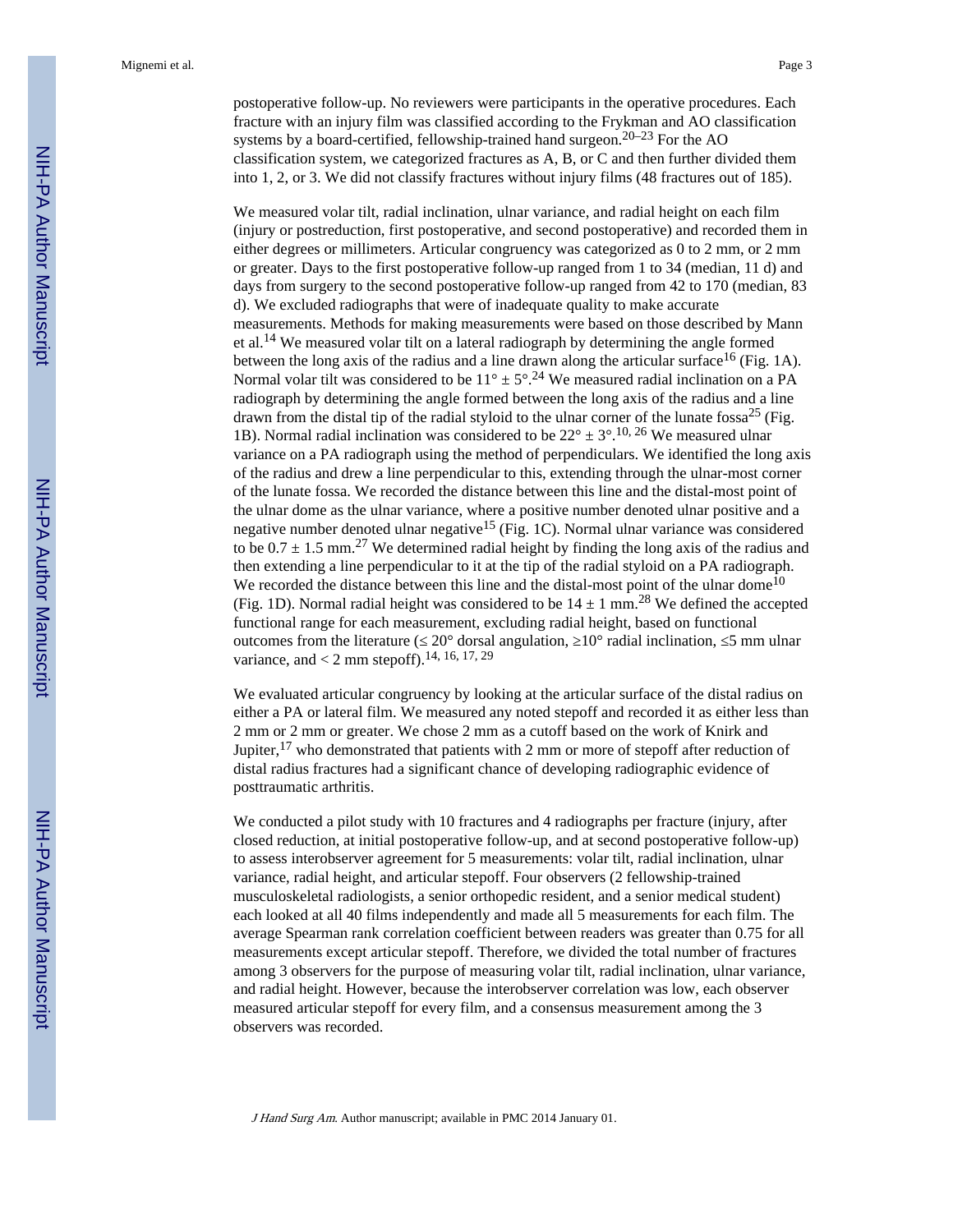#### **Statistical methods**

The sample is summarized by demographic variables in which the minimum, maximum, and 25th, 50th and 75th percentiles are given for continuous variables (age, days from injury to surgery, days from surgery to first follow-up, days from surgery to second follow-up, volar tilt, radial inclination, ulnar variance, and radial height) and proportions are given for categorical variables (sex, hand dominance, injured hand, surgeon, location, and stepoff). The proportion of patients who fell in the normal ranges is given for each time point and fracture type. In addition, the mean and standard deviation of each measure are given by time and fracture type. To determine whether fracture type may be related to having a measurement in the normal range, a logistic model that also adjusted for the average presurgery measure, age, and sex is presented. This was done for the AO classification with 3 groups and for the Frykman classification with 4 groups. The 4 Frykman groups were (1,2), (3,4), (5,6), and (7,8).

#### **RESULTS**

Table 1 lists patient demographics. As expected, the vast majority of preoperative films were not within the range of radiographic norms (Table 2). At any measure for both first and second follow-up visit, no more than 50% of fractures achieved the normal metric for volar tilt, radial inclination, ulnar variance, and radial height (Tables 3, 4). The means of all radiographic measurements were improved from injury to first postoperative follow-up and stayed relatively similar at the second postoperative follow-up. In 5 cases, there was penetration of distal screws or pegs through the subchondral surface, which appeared to result from subsidence of the fracture fragments.

Whereas the percentage of fractures reaching the normal measures increased for all fracture types from the time of injury to the first postoperative visit, the percentage of fractures falling within the normal range for some measurements decreased for several fracture types (Tables 2–4), which indicated a potential loss of reduction. When the change in measurement for each parameter was less than the standard deviation, this was most likely the result of small differences in observer measurements or changes in the rotation of the radiograph. However, when the change in measurement for each parameter from the initial to the final postoperative follow-up was greater than the standard deviation, we reanalyzed the films to evaluate for loss of reduction. A total of 25 fractures fell into this category. Of these, 19 had minimal or no loss of reduction, findings attributable to mild changes in the rotation of the radiograph. Five fractures had loss of reduction: 4 were C3 fractures and 1 was a C2 fracture. In 2 of these 4 fractures, the screws in the distal end of the plate were too short, which led to loss of fixation. One fracture had a previous fracture malunion proximal to the fracture site, which resulted in overall poor alignment of the fracture fragments. Of all radiographic parameters, radial height was least likely to be restored to normal, whereas radial inclination was the measurement least likely to be maintained within the normal range from initial follow-up to the final postoperative follow-up, especially in more complex fracture types.

At the initial postsurgery follow-up, correction of ulnar variance was associated with Frykman classification ( $P = .021$ ). Patients with Frykman types 3, 6, and 7 (intra-articular fractures involving the radiocarpal joint, distal radioulnar joint, or both) were less likely than other patients to achieve a normal ulnar variance (Table 3). At the final follow-up, only correction of volar tilt was associated with AO classification ( $P = .019$ ). Patients with AO classifications of C1 to C3 (complex, intra-articular fractures) were less likely than others to achieve a normal measure of volar tilt (Table 4). Figure 2 shows the distributions of each measurement and how they compared with the radiographic norm and also with the acceptable functional range from the time of injury to the second postoperative follow-up.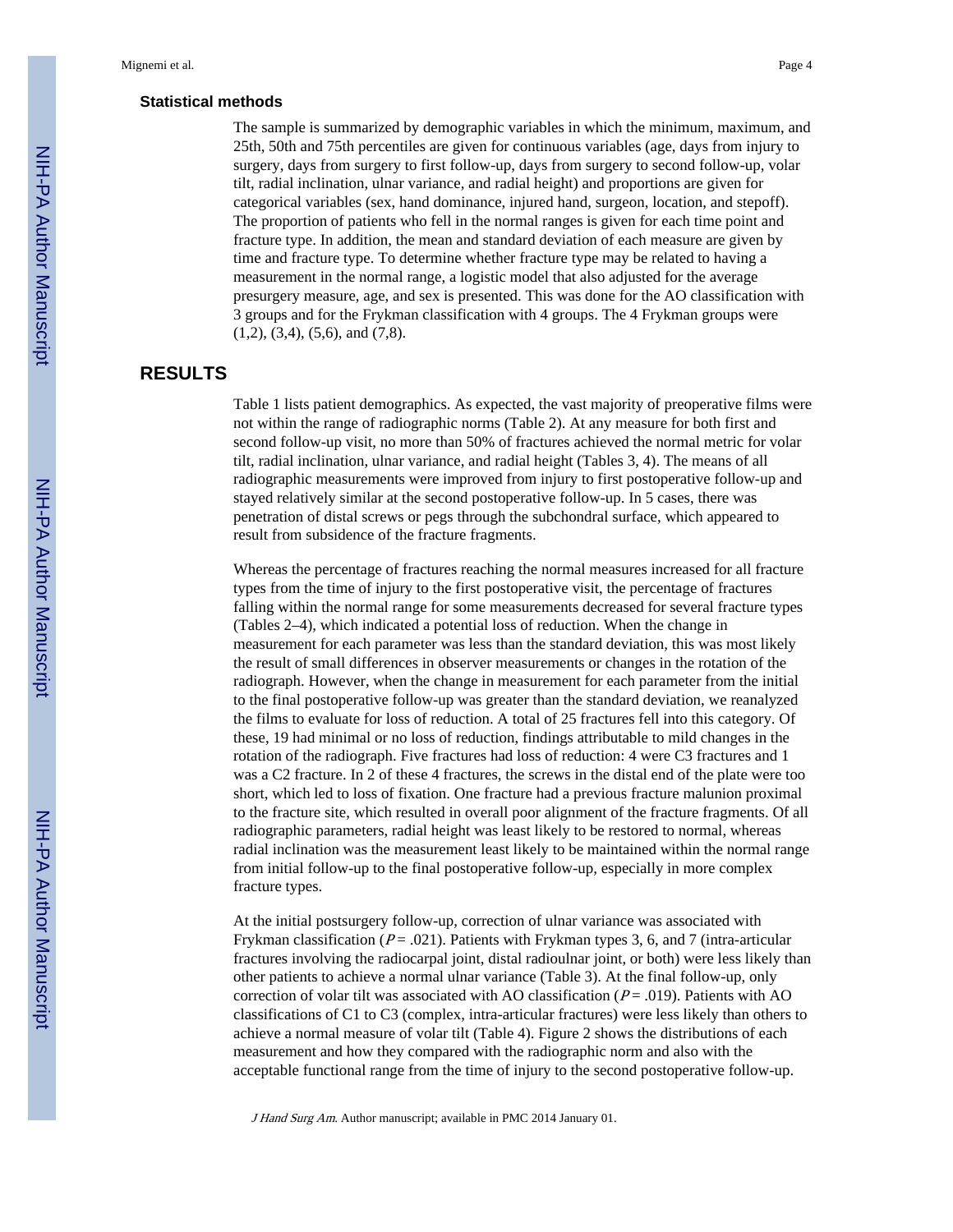Whereas the group as a whole approached the radiographic norm for each measurement, many fractures did not achieve a measurement within the normal range.

#### **DISCUSSION**

Many studies have illustrated the importance of achieving anatomic reduction of distal radius fractures in terms of functional outcome and preservation of the normal biomechanics of the wrist. In 1951, Gartland and Werley<sup>30</sup> demonstrated that acceptable reduction of distal radius fractures was based on restoration of volar tilt to 11° and radial inclination to  $23^{\circ}$  after closed reduction.<sup>7, 31</sup> Porter and Stockley<sup>29</sup> demonstrated that poorly reduced fractures ( $> 20^{\circ}$  of dorsal angulation and/or  $< 10^{\circ}$  of radial inclination) had worse outcomes with lower grip strength at 6 months and 2 years. Others have shown that in addition to decreased grip strength, dorsal angulation greater than 12° was associated with midcarpal instability, pain, decreased range of motion, and difficulty performing activities of daily living. 7, 10, 12, 14, 16, 29, 31–34

Restoration of normal radioulnar relationship has been shown to predict functional outcome after distal radius fractures as well. Mann et al<sup>16</sup> and Altissimi et al<sup>14</sup> demonstrated that residual ulnar-positive deformity greater than 5 mm was associated with unsatisfactory outcomes in more than 40% of patients with distal radius fractures. Changes in ulnar variance have also been associated with the development of acute scapholunate instability, ulnocarpal impaction, and radioulnar impingement.<sup>14, 15</sup> Loss of radial height has been demonstrated to cause poor functional outcomes after fractures of the distal radius.10, 14, 35, 36

In addition to volar tilt, radial inclination, ulnar variance, and radial height, articular congruence is an important factor in the long-term outcome of fractures of the distal radius. In a retrospective review, Knirk and Jupiter $17$  noted that all patients who had articular stepoff of greater than 2 mm at the time of union developed radiographic evidence of posttraumatic arthritis. Only 11% of patients who had normal articular congruence at the time of union developed radiographic evidence of posttraumatic arthritis regardless of the amount of articular displacement at the time of injury. Nevertheless, the development of radiographic evidence of posttraumatic arthritis has not been shown to affect functional outcome.<sup>37</sup>

In recent years, the trend toward operative fixation of distal radius fractures reflects the negative impact that disruption of anatomical relationships and biomechanical properties of the wrist joint can have on outcomes.<sup>7</sup> Residual dorsal angulation leads to increased torque and changes in load bearing across the radiocarpal and ulnocarpal joints.10, 14, 38 Changes in the normal volar tilt of the distal radius leads to a shift in contact points for load transfer and a significant increase in the axial load supported by the ulna and ulnocarpal joint of greater than 200%.7, 14, 36, 39 An increase or decrease in ulnar variance of as little as 1 mm can alter the biomechanics of the wrist as well. Residual ulnar-minus deformity can lead to scapholunate dissociation and excess ulnar-positive deformity can cause ulnocarpal impaction. Loss of radial height is associated with shifts in thecenterof rotation during pronation and supination, as well as an increased strain on the triangular fibrocartilage complex of up to 13%.7, 39–41

Newer techniques in plate fixation—namely, volar locked plating—have become the preferred method in treatment of these types of fractures because of their ability to help achieve and maintain stable fracture fixation despite osteoporotic or unstable or highly comminuted fractures.  $4, 7, 42, 43$  Martineau et al<sup>4</sup> found open reduction internal fixation to be most successful at obtaining anatomic reduction in terms of palmar tilt, radial inclination,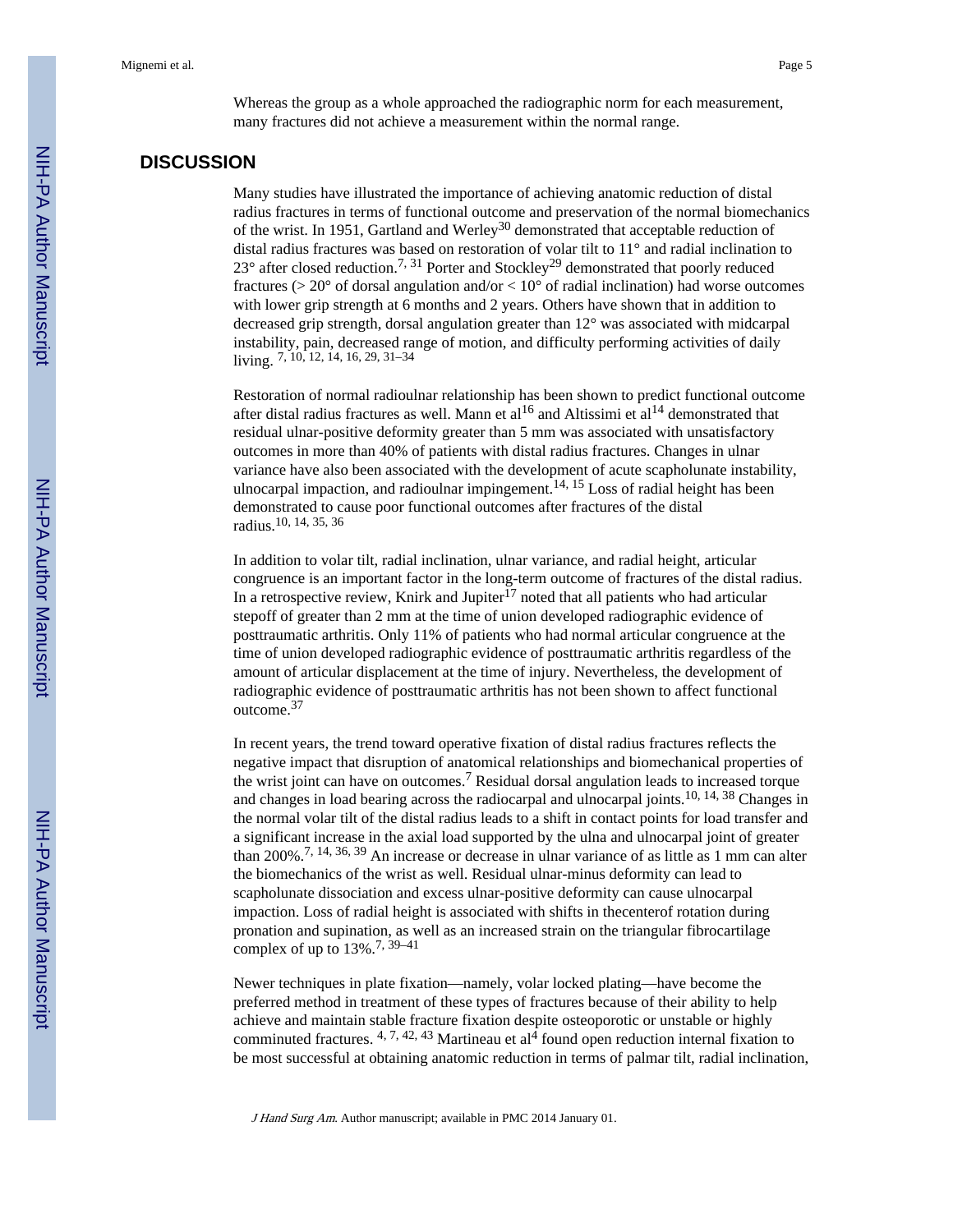radial length, and articular gap/stepoff. Chen and Jupiter,<sup>7</sup> Osada et al,<sup>43</sup> and Cole et al<sup>44</sup> showed that, compared with dorsal plates and nonlocking volar plates, volar locking plates provide increased biomechanical strength.

Up to 20° of dorsal angulation and a minimum of 10° of radial inclination have been shown to have acceptable functional results.29 Ulnar variance and radial height are less forgiving, with functional outcomes affected by only a few millimeters of change. In terms of articular congruence, almost no deformity is the generally accepted goal; 2 mm of stepoff is significant for the development of radiographic signs of posttraumatic arthritis.<sup>17</sup>

In our study, we demonstrated that volar locked plating improved all radiographic parameters from the time of injury to postoperative follow-up. While restoration of anatomic norms was achieved in less than 50% of fractures, average correction of radiographic measurements fell within acceptable functional ranges in 88% of patients based on values from the literature of  $\langle 20^{\circ}$  of dorsal angulation,  $2^9 > 10^{\circ}$  of radial inclination,  $2^9$  and  $\langle 5 \text{ mm} \rangle$ of ulnar variance.14, 16 Ulnar variance was the parameter most likely to be restored to normal, whereas radial height was least likely to be corrected and radial inclination was least likely to be maintained. The vast majority  $(> 90\%)$  of fractures were reduced with less than 2 mm of articular stepoff. Although the more complex, intra-articular fractures were less likely to achieve normal radiographic parameters, because of the small sample size available for some fracture types, it was difficult to make a significant association between fracture type and radiographic outcome.

This study has some limitations. Because this is a retrospective review, the data are subject to confounding variables. Observers making radiographic measurements of volar tilt, radial inclination, ulnar variance, radial height, and articular stepoff were not blinded to results when evaluating each radiograph. In addition, our study did not include evaluation of functional outcomes. We did not compare volar locked plating with any other type of fixation, and our outcomes may have been influenced by the particular type of plate used or by the fact that we excluded more severe fracture types necessitating additional fixation (Kirschner wires, external fixators, etc). Our study was also limited because we only reviewed plain radiographs when making our measurements. Compared with computed tomography for evaluation of gap and stepoff in fractures of the distal radius, plain radiographs have been shown to underestimate the amount of articular incongruency.<sup>44</sup> Thus, it is possible that we might have found more fractures with greater than 2 mm of articular stepoff if computed tomography scans had been used to evaluate the articular surface.

#### **Acknowledgments**

The authors thank Julie Daniels, Dr. Brandon Ramo, and Dr. Yu Shyr for assistance with this study.

The authors received support from UL1 TR000445 from NCATS (Nationalcenterfor Advancing Translational Sciences)/NIH (National Institutes of Health) for utilization of REDCap (Research Electronic Data Capture).

#### **REFERENCES**

- 1. Gliatis JD, Plessas SJ, Davis TR. Outcome of distal radial fractures in young adults. J Hand Surg Br. 2000; 25(6):535–543. [PubMed: 11106514]
- 2. Konrath GA, Bahler S. Open reduction and internal fixation of unstable distal radius fractures: results using the trimed fixation system. J Orthop Trauma. 2002; 16(8):578–585. [PubMed: 12352567]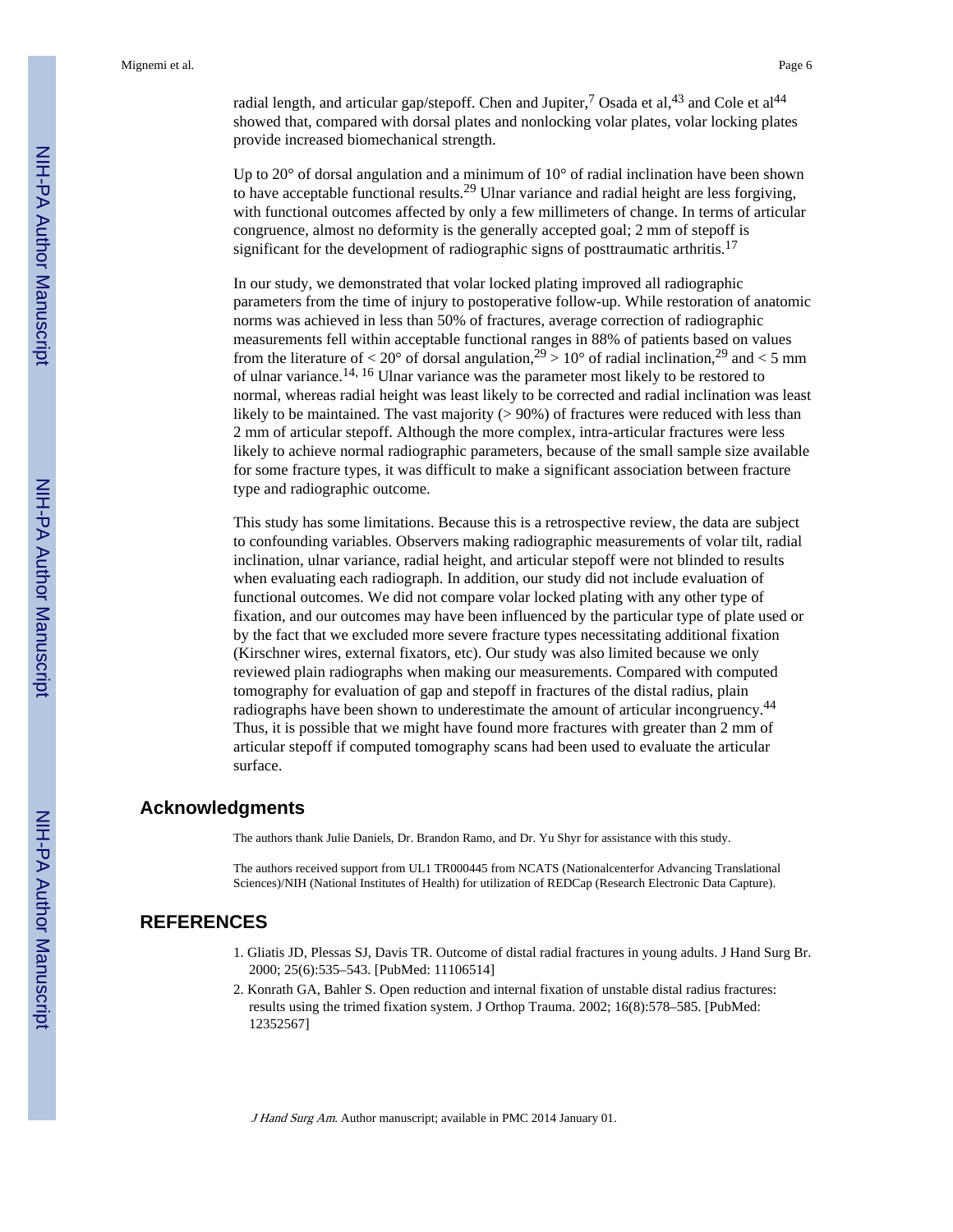- 3. Lenoble E, Dumontier C, Goutallier D, Apoil A. Fracture of the distal radius: a prospective comparison between trans-styloid and Kapandji fixations. J Bone Joint Surg Br. 1995; 77(4):562– 567. [PubMed: 7615598]
- 4. Martineau PA, Berry GK, Harvey EJ. Plating for distal radius fractures. Orthop Clin North Am. 2007; 38(2):193–201. [PubMed: 17560402]
- 5. Rikli DA, Regazzoni P. The double plating technique for distal radius fractures. Tech Hand Up Extrem Surg. 2000; 4(2):107–114. [PubMed: 16609399]
- 6. Rozental TD, Blazar PE. Functional outcome and complications after volar plating for dorsally displaced, unstable fractures of the distal radius. J Hand Surg Am. 2006; 31(3):359–365. [PubMed: 16516728]
- 7. Chen NC, Jupiter JB. Management of distal radial fractures. J Bone Joint Surg Am. 2007; 89(9): 2051–2062. [PubMed: 17768207]
- 8. Orbay JL, Fernandez DL. Volar fixation for dorsally displaced fractures of the distal radius: a preliminary report. J Hand Surg Am. 2002; 27(2):205–215. [PubMed: 11901379]
- 9. Orbay JL, Fernandez DL. Volar fixed-angle plate fixation for unstable distal radius fractures in the elderly patient. J Hand Surg Am. 2004; 29(1):96–102. [PubMed: 14751111]
- 10. Jupiter JB. Fractures of the distal end of the radius. J Bone Joint Surg Am. 1991; 73(3):461–469. [PubMed: 2002085]
- 11. Owen RA, Melton LJ, Johnson KA, Ilstrup DM, Riggs BL. Incidence of Colles' fracture in a North American community. Am J Public Health. 1982; 72(6):605–607. [PubMed: 7072880]
- 12. McQueen M, Caspers J. Colles fracture: does the anatomical result affect the final function? J Bone Joint Surg Br. 1988; 70(4):649–651. [PubMed: 3403617]
- 13. Lindau T, Hagberg L, Adlercreutz C, Jonsson K, Aspenberg P. Distal radioulnar instability is an independent worsening factor in distal radial fractures. Clin Orthop Relat Res. 2000; (376):229– 235. [PubMed: 10906880]
- 14. Mann FA, Wilson AJ, Gilula LA. Radiographic evaluation of the wrist: what does the hand surgeon want to know? Radiology. 1992; 184(1):15–24. [PubMed: 1609073]
- 15. Steyers CM, Blair WF. Measuring ulnar variance: a comparison of techniques. J Hand Surg Am. 1989; 14(4):607–612. [PubMed: 2754190]
- 16. Altissimi M, Antenucci R, Fiacca C, Mancini GB. Long-term results of conservative treatment of fractures of the distal radius. Clin Orthop Relat Res. 1986; (206):202–210. [PubMed: 3708976]
- 17. Knirk JL, Jupiter JB. Intra-articular fractures of the distal end of the radius in young adults. J Bone Joint Surg Am. 1986; 68(5):647–659. [PubMed: 3722221]
- 18. Harris PA, Taylor R, Thielke R, Payne J, Gonzalez N, Conde JG. Research electronic data capture (REDCap)—a metadata-driven methodology and workflow process for providing translational research informatics support. J Biomed Inform. 2009; 42(2):377–381. [PubMed: 18929686]
- 19. [Accessed September 21, 2011] REDCap (Research Electronic Data Capture) [product information]. [http://www.project-redcap.org/.](http://www.project-redcap.org/)
- 20. Alffram PA, Bauer GC. Epidemiology of fractures of the forearm: a biomechanical investigation of bone strength. J Bone Joint Surg Am. 1962; (44):105–114. [PubMed: 14036674]
- 21. Frykman G. Fracture of the distal radius including sequelae—shoulder-hand-finger syndrome, disturbance in the distal radio-ulnar joint and impairment of nerve function: a clinical and experimental study. Acta Orthop Scand. 1967; (108):103.
- 22. Kreder HJ, Hanel DP, McKee M, Jupiter J, McGillivary G, Swiontkowski MF. Consistency of AO fracture classification for the distal radius. J Bone Joint Surg Br. 1996; 78(5):726–731. [PubMed: 8836058]
- 23. Mueller, M.; Nazarian, S.; Koch, P.; Schatzker, J. The comprehensive classification of long bones. New York (NY): Springer-Verlag; 1990.
- 24. Medoff RJ. Essential radiographic evaluation for distal radius fractures. Hand Clin. 2005; 21(4): 279–288. [PubMed: 16039439]
- 25. Friberg S, Lundström B. Radiographic measurements of the radiocarpal joint in normal adults. Acta Radiol Diagn (Stockh). 1976; 17(2):249–256. [PubMed: 1274658]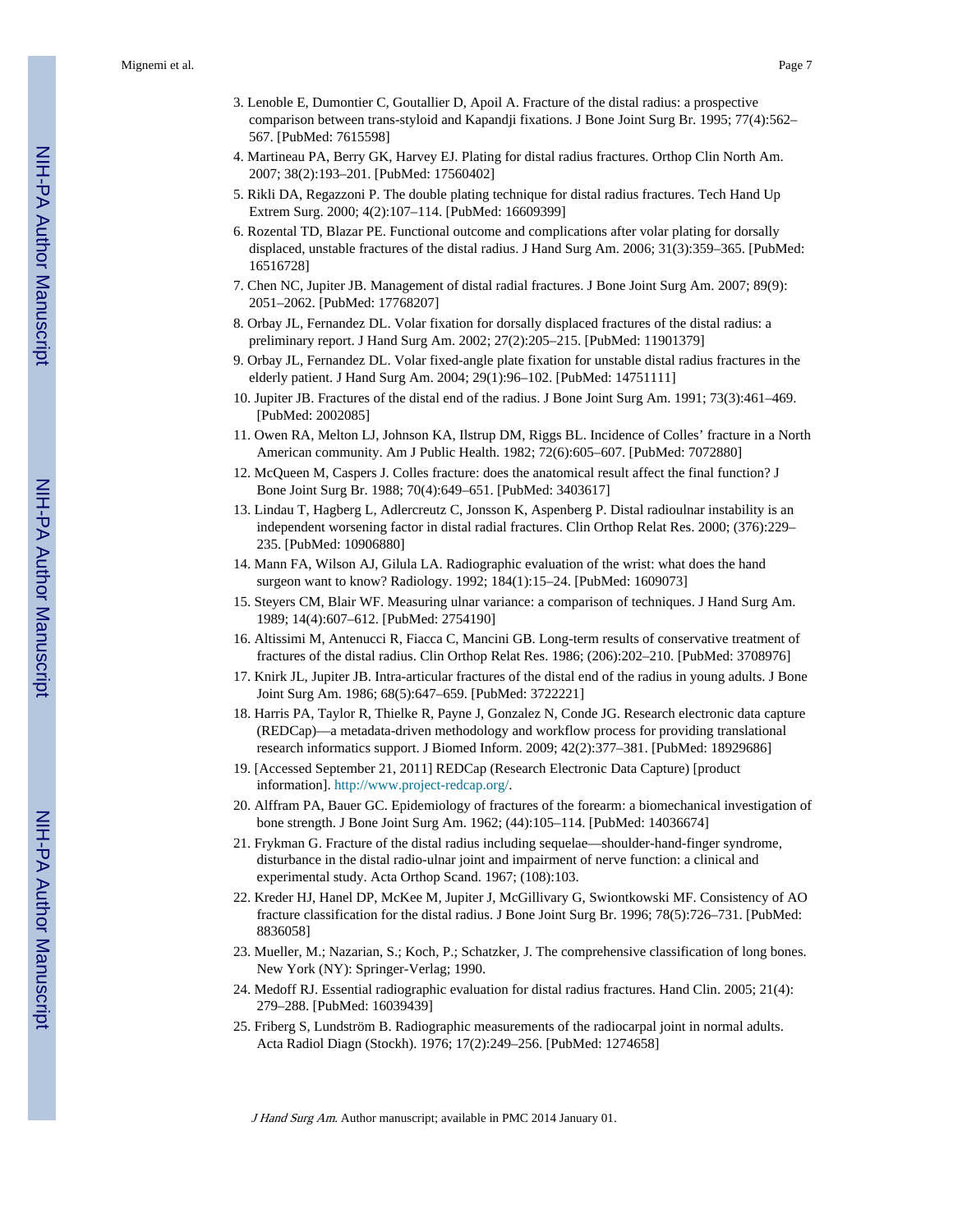- 26. Mekhail AO, Ebraheim NA, McCreath WA, Jackson WT, Yeasting RA. Anatomic and x-ray film studies of the distal articular surface of the radius. J Hand Surg Am. 1996; 21(4):567–573. [PubMed: 8842945]
- 27. Jung JM, Baek GH, Kim JH, Lee YH, Chung MS. Changes in ulnar variance in relation to forearm rotation and grip. J Bone Joint Surg Br. 2001; 83(7):1029–1033. [PubMed: 11603517]
- 28. Mann FA, Raissdana SS, Wilson AJ, Gilula LA. The influence of age and gender on radial height. J Hand Surg Am. 1993; 18(4):711–713. [PubMed: 8349987]
- 29. Porter M, Stockley I. Fractures of the distal radius: intermediate and end results in relation to radiologic parameters. Clin Orthop Relat Res. 1987; (220):241–252. [PubMed: 3594997]
- 30. Gartland JJ, Werley CW. Evaluation of healed Colles' fractures. J Bone Joint Surg Am. 1951; 33(4):895–907. [PubMed: 14880544]
- 31. Rubinovich RM, Rennie WR. Colles' fracture: end results in relation to radiologic parameters. Can J Surg. 1983; 26(4):361–363. [PubMed: 6861032]
- 32. Fernandez DL. Correction of post-traumatic wrist deformity in adults by osteotomy, bone-grafting, and internal fixation. J Bone Joint Surg Am. 1982; 64(8):1164–1178. [PubMed: 6752150]
- 33. Jupiter JB, Masem M. Reconstruction of post-traumatic deformity of the distal radius and ulna. Hand Clin. 1988; 4(3):377–390. [PubMed: 3049632]
- 34. Taleisnik J, Watson HK. Midcarpal instability caused by malunited fractures of the distal radius. J Hand Surg Am. 1984; 9(3):350–357. [PubMed: 6725893]
- 35. Solgaard S. Function after distal radius fracture. Acta Orthop Scand. 1988; 59(1):39–42. [PubMed: 3354321]
- 36. Czitrom AA, Dobyns JH, Linscheid RL. Ulnar variance in carpal instability. J Hand Surg Am. 1987; 12(2):205–208. [PubMed: 3559071]
- 37. Forward DP, Davis TR, Sithole JS. Do young patients with malunited fractures of the distal radius inevitably develop symptomatic post-traumatic arthritis? J Bone Joint Surg Br. 2008; 90(5):629– 637. [PubMed: 18450631]
- 38. Short WH, Palmer AK, Werner FW, Murphy DJ. A biomechanical study of distal radial fractures. J Hand Surg Am. 1987; 12(4):529–534. [PubMed: 3611649]
- 39. Adams BD. Effects of radial deformity on distal radioulnar joint mechanics. J Hand Surg Am. 1993; 18(3):492–498. [PubMed: 8515022]
- 40. Pogue DJ, Viegas SF, Patterson RM, Peterson PD, Jenkins DK, Sweo TD, et al. Effects of distal radius fracture malunion on wrist joint mechanics. J Hand Surg Am. 1990; 15(5):721–727. [PubMed: 2229966]
- 41. Short WH, Werner FW, Fortino MD, Palmer AK. Distribution of pressures and forces on the wrist after simulated intercarpal fusion and Kienböck's disease. J Hand Surg Am. 1992; 17(3):443–449. [PubMed: 1613217]
- 42. Liporace FA, Gupta S, Jeong GK, Stracher M, Kummer F, Egol KA, et al. A biomechanical comparison of a dorsal 3.5-mm T-plate and a volar fixed-angle plate in a model of dorsally unstable distal radius fractures. J Orthop Trauma. 2005; 19(3):187–191. [PubMed: 15758672]
- 43. Osada D, Viegas SF, Shah MA, Morris RP, Patterson RM. Comparison of different distal radius dorsal and volar fracture fixation plates: a biomechanical study. J Hand Surg Am. 2003; 28(1):94– 104. [PubMed: 12563644]
- 44. Cole RJ, Bindra RR, Evanoff BA, Gilula LA, Yamaguchi K, Gelberman RH. Radiographic evaluation of osseous displacement following intra-articular fractures of the distal radius: reliability of plain radiography versus computed tomography. J Hand Surg Am. 1997; 22(5):792– 800. [PubMed: 9330135]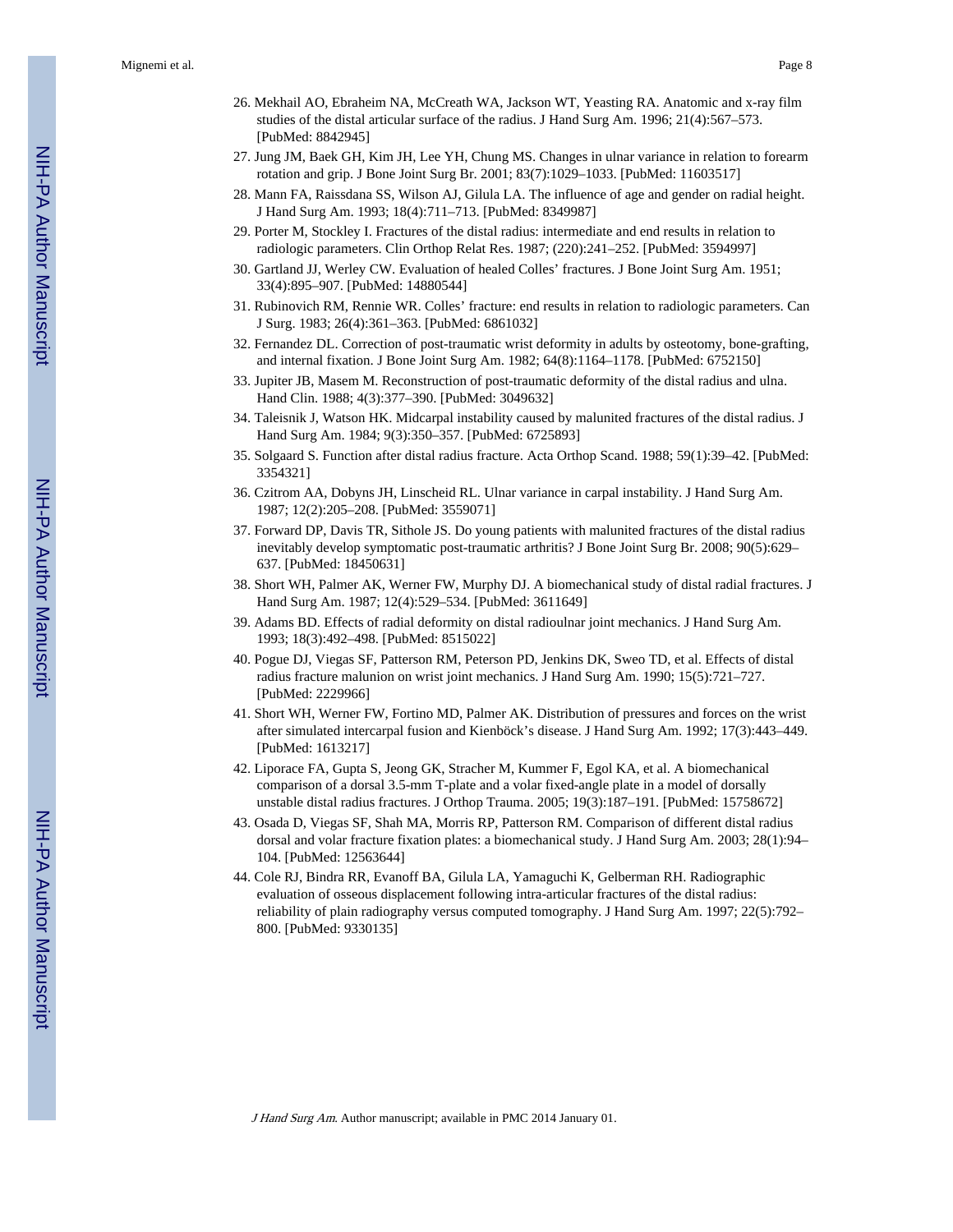Mignemi et al. Page 9



**FIGURE 1.** Method of measuring **A** volar tilt, **B** radial inclination, **C** ulnar variance, and **D** radial height.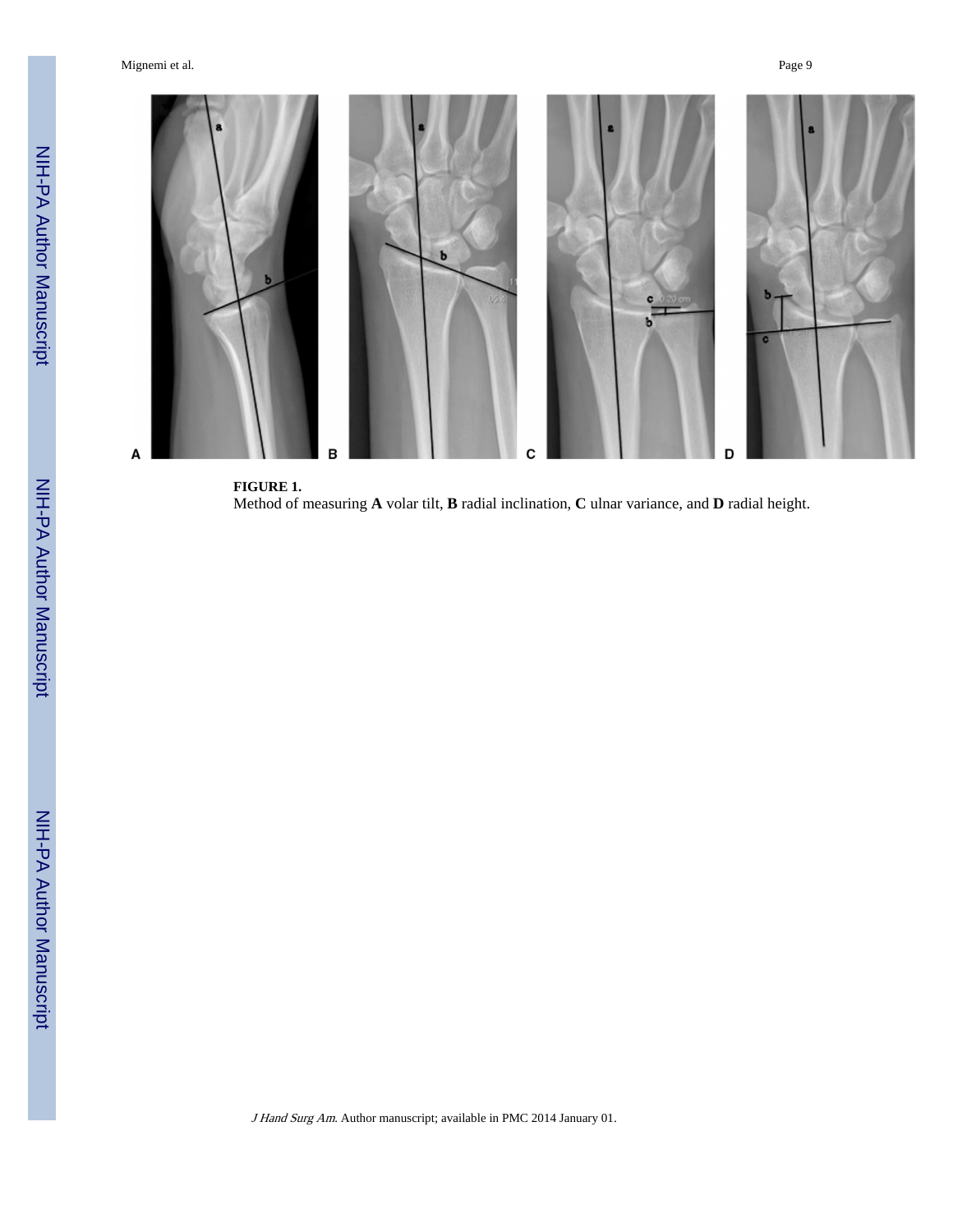Mignemi et al. Page 10



#### **FIGURE 2.**

Distribution of palmar tilt, radial inclination, ulnar variance, and radial height over time 4 points: injury, postreduction, first postoperative follow-up, and second postoperative followup. Radiographic normal range (volar tilt, 11°; radial inclination, 22°; ulnar variance, 0.7 mm; and radial height, 14 mm) and functional normal range ( $20^{\circ}$  dorsal angulation,  $10^{\circ}$ radial inclination, ≤ 5 mm ulnar variance) are depicted.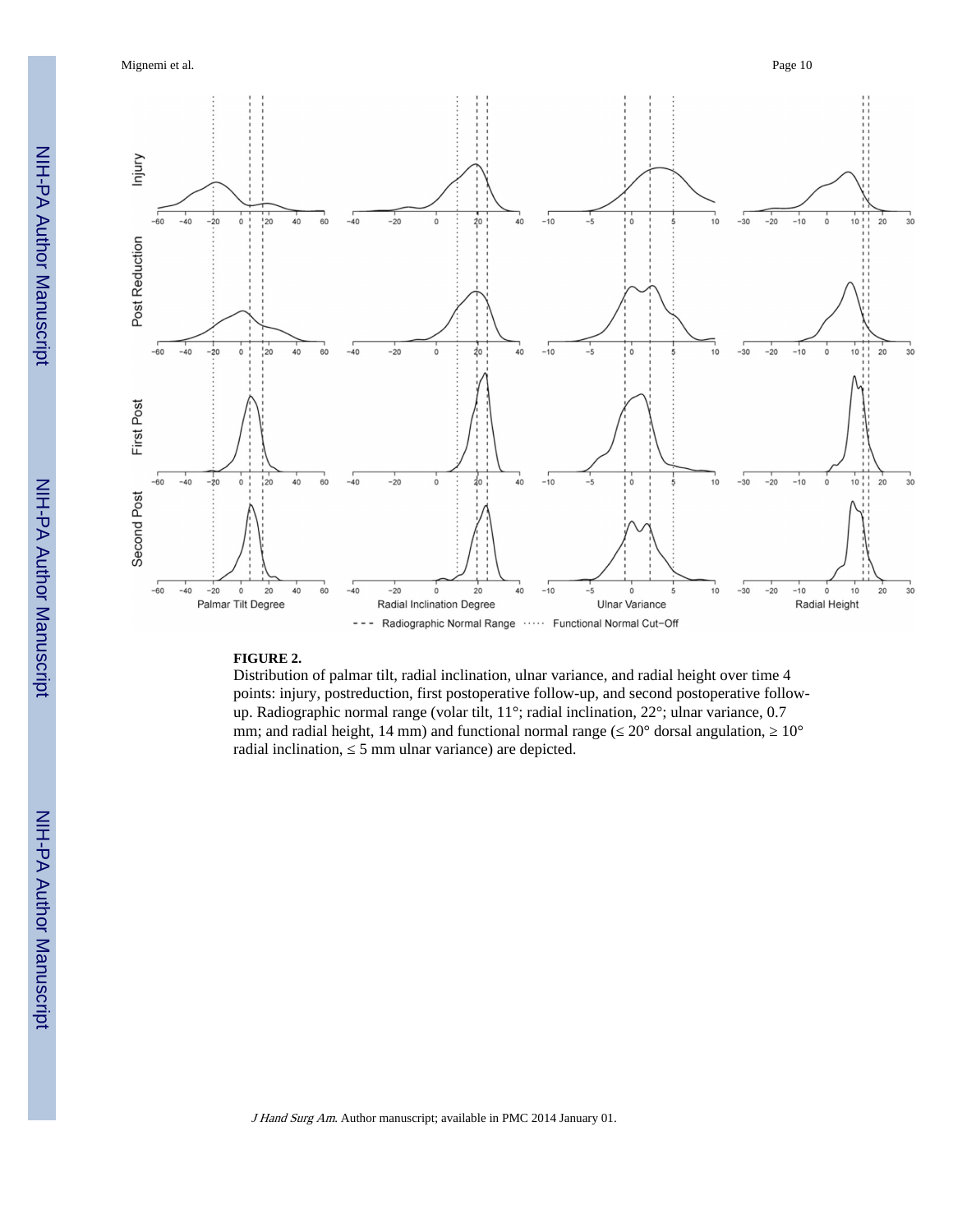#### **TABLE 1**

#### Patient Characteristics

| Variable                        |                                                                                  |
|---------------------------------|----------------------------------------------------------------------------------|
| Age $(y)$                       | $49 \text{ (min} = 18, 25 \text{th} = 34, 75 \text{th} = 61, \text{max} = 89)$   |
| <b>Sex</b>                      |                                                                                  |
| Male                            | 52% (96)                                                                         |
| Female                          | 48% (89)                                                                         |
| Hand dominance                  |                                                                                  |
| Left                            | 10% (19)                                                                         |
| Right                           | 60% (110)                                                                        |
| Both                            | $0.5\%$ (1)                                                                      |
| Unknown                         | 30% (55)                                                                         |
| Injured hand                    |                                                                                  |
| Left                            | 60% (109)                                                                        |
| Right                           | 41% (76)                                                                         |
| Injury to surgery (d)           | $5 \text{ (min } = 0, 25 \text{th } = 2, 75 \text{th } = 10, \text{ max } = 34)$ |
| Surgery to first follow-up (d)  | 11 (min = 1, $25th = 9$ , $75th = 13$ , max = 34)                                |
| Surgery to second follow-up (d) | 83 (min = 42, $25th = 67$ , $75th = 102$ , max = 170)                            |

min, minimum; max, maximum; 25th and 75th, percentiles.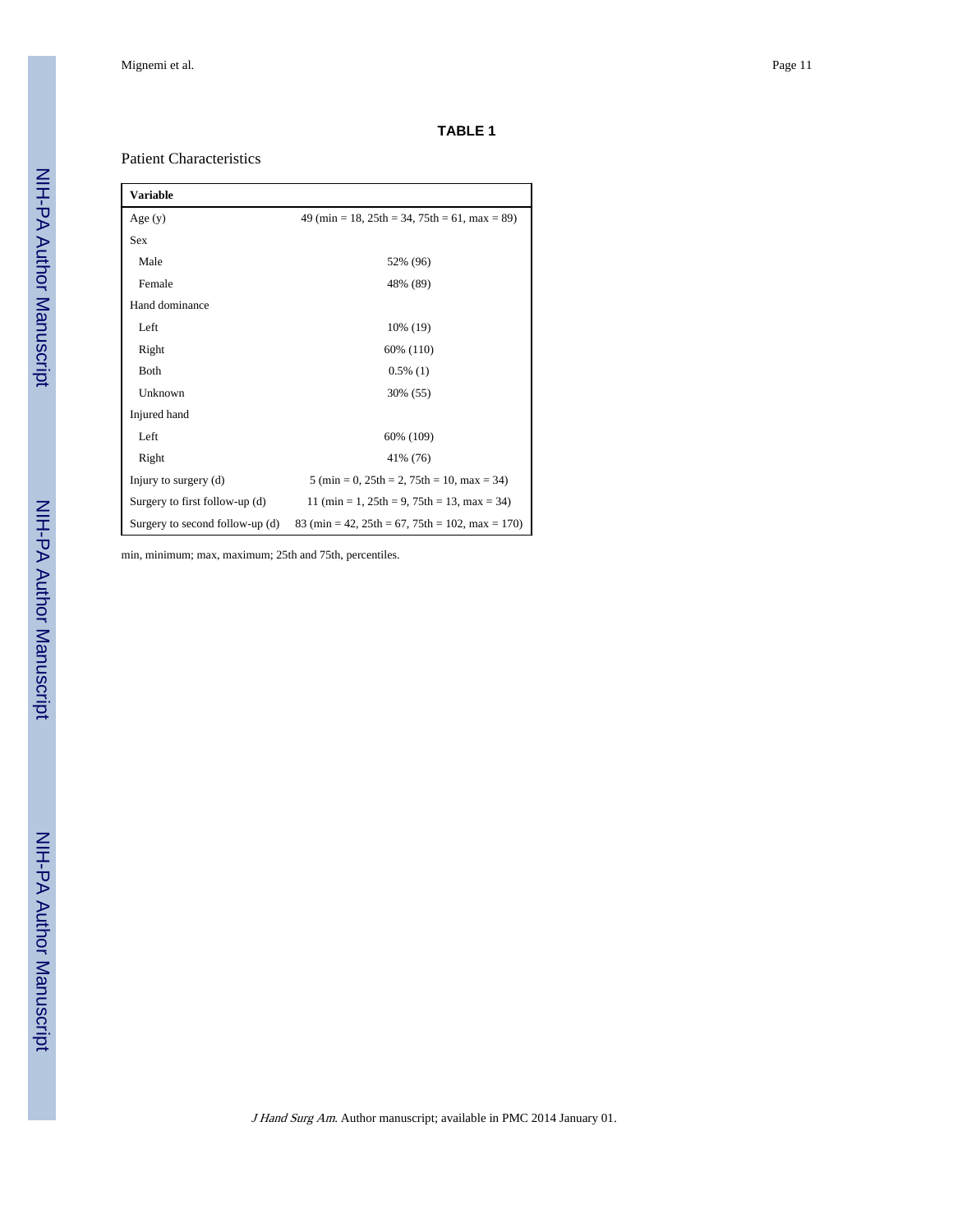|                    | $\blacksquare$  | Volar Tilt*                      | Radial Inclination          | Ulnar Variance $\vec{r}$        | Radial Height                   | Stepoff   |
|--------------------|-----------------|----------------------------------|-----------------------------|---------------------------------|---------------------------------|-----------|
| Overall (% [n])    | 137             | 4% (6)                           | 26% (35)                    | 24% (33)                        | 2% (3)                          | 58% (80)  |
| Mean (SD)          |                 | $-17^{\circ}$ (21.8 $^{\circ}$ ) | $13^{\circ} (10.1^{\circ})$ | $4 \text{ mm} (4.9 \text{ mm})$ | $3 \text{ mm} (7.5 \text{ mm})$ |           |
| Minimum to maximum |                 | $-71^\circ$ to 58°               | $-27^\circ$ to $29^\circ$   | $-23$ to 21 mm                  | $-20$ to 18 mm                  |           |
| AO class (% [n])   |                 |                                  |                             |                                 |                                 |           |
|                    | $\overline{31}$ | 0%                               | 29% (9)                     | 39% (12)                        | 0%                              | 97% (30)  |
| $\sim$             | G               | 17% (1)                          | 17% (1)                     | 0%                              | 0%                              | 83% (5)   |
| $\sim$             | $\mathfrak{m}$  | 33% (1)                          | 33% (1)                     | 33% (1)                         | 0%                              | 33% (1)   |
|                    | r               | 0%                               | 33% (1)                     | 33% (1)                         | 0%                              | 33% (1)   |
|                    | 3               | 0%                               | 33% (1)                     | 33% (1)                         | 0%                              | 33% (1)   |
| c                  | $\supseteq$     | 0%                               | 40% (4)                     | 40% (4)                         | 10% (1)                         | 60% (6)   |
|                    | 42              | 5% (2)                           | 31% (13)                    | 24% (10)                        | 0%                              | 60% (25)  |
| ${}^{\circ}$       | 39              | 5% (2)                           | 13% (5)                     | 10% (4)                         | 5% (2)                          | 28% (11)  |
| Frykman (% [n])    |                 |                                  |                             |                                 |                                 |           |
|                    | $\circ$         | 11% (1)                          | 22% (2)                     | 44% (4)                         | 0%                              | 89% (8)   |
|                    | $\vec{v}$       | 0%                               | 29% (4)                     | 29% (4)                         | 0%                              | 93% (13)  |
|                    | $\overline{18}$ | 6% (1)                           | 39% (7)                     | 56% (10)                        | 6% (1)                          | 56% (10)  |
|                    | $\overline{4}$  | 14% (2)                          | $50\%$ $(7)$                | $21\% (3)$                      | 0%                              | 36% (5)   |
|                    | 4               | 0%                               | 25% (1)                     | 25% (1)                         | 0%                              | 100% (4)  |
| c                  | $\overline{a}$  | 0%                               | 20% (2)                     | 10% (1)                         | 0%                              | 100% (10) |
|                    | 23              | 4% (1)                           | 26% (6)                     | 17% (4)                         | 0%                              | 44% (10)  |
| $\infty$           | 45              | 2% (1)                           | 13% (6)                     | 13% (6)                         | 4% (2)                          | 44% (20)  |

J Hand Surg Am. Author manuscript; available in PMC 2014 January 01.

Data represent the percentage of fractures that fall into the normal range for each parameter and for each fracture classification, the mean measurement achieved, and the range of measurements for each Data represent the percentage of fractures that fall into the normal range for each parameter and for each fracture classification, the mean measurement achieved, and the range of measurements for each parameter. parameter.

\* Minus values indicate dorsal tilt. Minus values indicate dorsal tilt.  $\dot{r}$  Minus values indicate negative ulnar variance. Minus values indicate negative ulnar variance.

**TABLE 2**

NIH-PA Author Manuscript

NIH-PA Author Manuscript

NIH-PA Author Manuscript

NIH-PA Author Manuscript

Measurement for Injury Films Measurement for Injury Films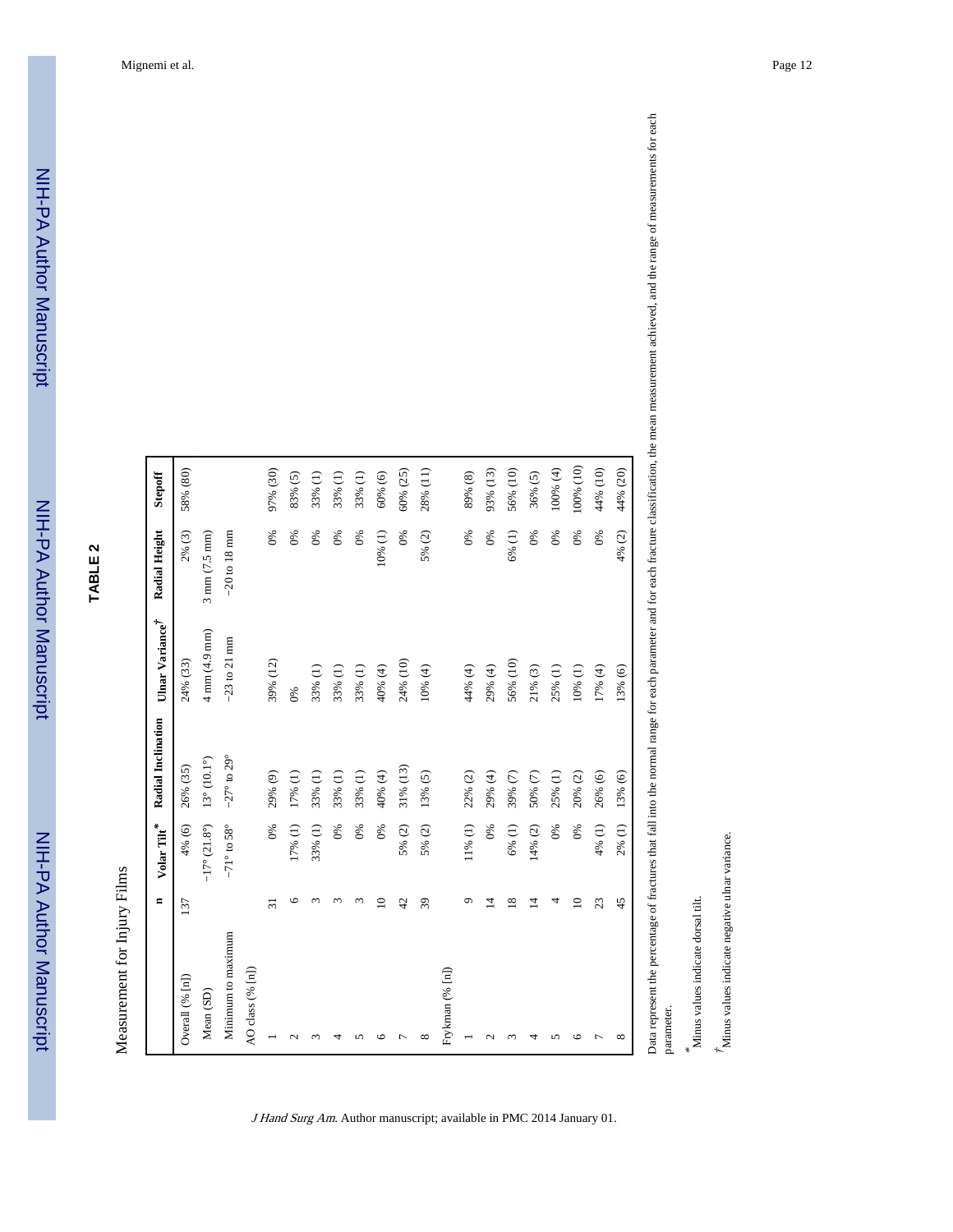|                          | $\blacksquare$  | $\ensuremath{\text{Volar}}\xspace\ensuremath{\text{Tilt}}^*$ | Radial Inclination          | Ulnar Variance $\vec{r}$          | Radial Height                      | Stepoff    |
|--------------------------|-----------------|--------------------------------------------------------------|-----------------------------|-----------------------------------|------------------------------------|------------|
| Overall (% [n])          | 185             | 46% (85)                                                     | 44% (91)                    | 53% (98)                          | 14% (26)                           | 92% (170)  |
| Mean (SD)                |                 | $7^\circ\,(6.9^\circ)$                                       | $21^{\circ}$ (4.1°)         | $0.4 \text{ mm} (2.3 \text{ mm})$ | $10.8 \text{ mm} (3.0 \text{ mm})$ |            |
| Minimum to maximum       |                 | $-21^{\circ}$ to $24^{\circ}$                                | $9^{\circ}$ to $29^{\circ}$ | $-4.6$ to 12.4 mm                 | $1.8 - 18.1$ mm                    |            |
| AO class                 |                 |                                                              |                             |                                   |                                    |            |
|                          | $\overline{31}$ | 58% (18)                                                     | 45% (14)                    | 64.5% (20)                        | 13% (4)                            | 100% (31)  |
| $\overline{\mathcal{C}}$ | ৩               | 33% (2)                                                      | 67%(4)                      | 66.7% (4)                         | 33% (2)                            | 100% (6)   |
|                          |                 | $100\% (3)$                                                  | 100% (3)                    | 66.7% (2)                         | $0\%$                              | 100% (3)   |
|                          | $\infty$        | 33% (1)                                                      | 33% (1)                     | $100%$ (3)                        | 0%                                 | $100%$ (3) |
| S                        | $\sim$          | 33% (1)                                                      | 33% (1)                     | 66.7% (2)                         | 0%                                 | 67% (2)    |
| $\circ$                  | $\subseteq$     | 60% (6)                                                      | 40% (4)                     | 40.0% (4)                         | 10% (1)                            | $90\% (9)$ |
|                          | 42              | 48% (20)                                                     | 57% (24)                    | 50.0% (21)                        | $21\% (9)$                         | 95% (40)   |
| $\infty$                 | 39              | 39% (15)                                                     | 39% (15)                    | 51.3% (20)                        | 8% (3)                             | 85% (33)   |
| $P$ value                |                 | .684                                                         | 950                         | .068                              | 310                                | .640       |
| Frykman                  |                 |                                                              |                             |                                   |                                    |            |
|                          | ᡋ               | 56% (5)                                                      | 44% (4)                     | 66.7% (6)                         | $11\% (1)$                         | 100% (9)   |
| $\mathbf{\sim}$          | 4               | 57% (8)                                                      | 57% (8)                     | 85.7% (12)                        | 0%                                 | 100% (14)  |
| $\infty$                 | $\overline{18}$ | 44% (8)                                                      | 50% (9)                     | 38.9% (7)                         | $11\%$ (2)                         | 89% (16)   |
| 4                        | 호               | 64% (9)                                                      | 50%(7)                      | 57.1% (8)                         | 14% (2)                            | 86% (12)   |
| S                        | 4               | $50\% (2)$                                                   | $50\% (2)$                  | $50.0\%$ (2)                      | 0%                                 | 100% (4)   |
| ৩                        | $\supseteq$     | 40% (4)                                                      | 40% (4)                     | $30.0\%$ (3)                      | $50\% (5)$                         | 100% (10)  |
|                          | 23              | $30\% (7)$                                                   | 39% (9)                     | 43.5% (10)                        | 17% (4)                            | 96% (22)   |
| $\infty$                 | 45              | 51% (23)                                                     | 51% (23)                    | 62.2% (28)                        | $11\% (5)$                         | 89% (40)   |
| Four-group Pvalue        |                 | .773                                                         | .963                        | $021^{\ddagger}$                  | .126                               | 709        |

Data represent the percentage of fractures that fall into the normal range for each parameter and for each fracture classification, the mean measurement achieved, and the range of measurements for each Data represent the percentage of fractures that fall into the normal range for each parameter and for each fracture classification, the mean measurement achieved, and the range of measurements for each parameter. Pvalues are from a logistic model that also includes age, sex, presurgery measure average, AO classification with 3 groups, and Frykman classification with 4 groups. P values are from a logistic model that also includes age, sex, presurgery measure average, AO classification with 3 groups, and Frykman classification with 4 groups. parameter.

\* Minus values indicate dorsal tilt. Minus values indicate dorsal tilt.

 $\H$  Minus values indicate negative ulnar variance. Minus values indicate negative ulnar variance.

 $\displaystyle{{}^{\displaystyle{*}}\!\!S}$  tatistically significant value.  $*$ Statistically significant value.

**TABLE 3**

NIH-PA Author Manuscript

NIH-PA Author Manuscript

NIH-PA Author Manuscript

NIH-PA Author Manuscript

Measurement for First Postoperative Follow-up Films Measurement for First Postoperative Follow-up Films